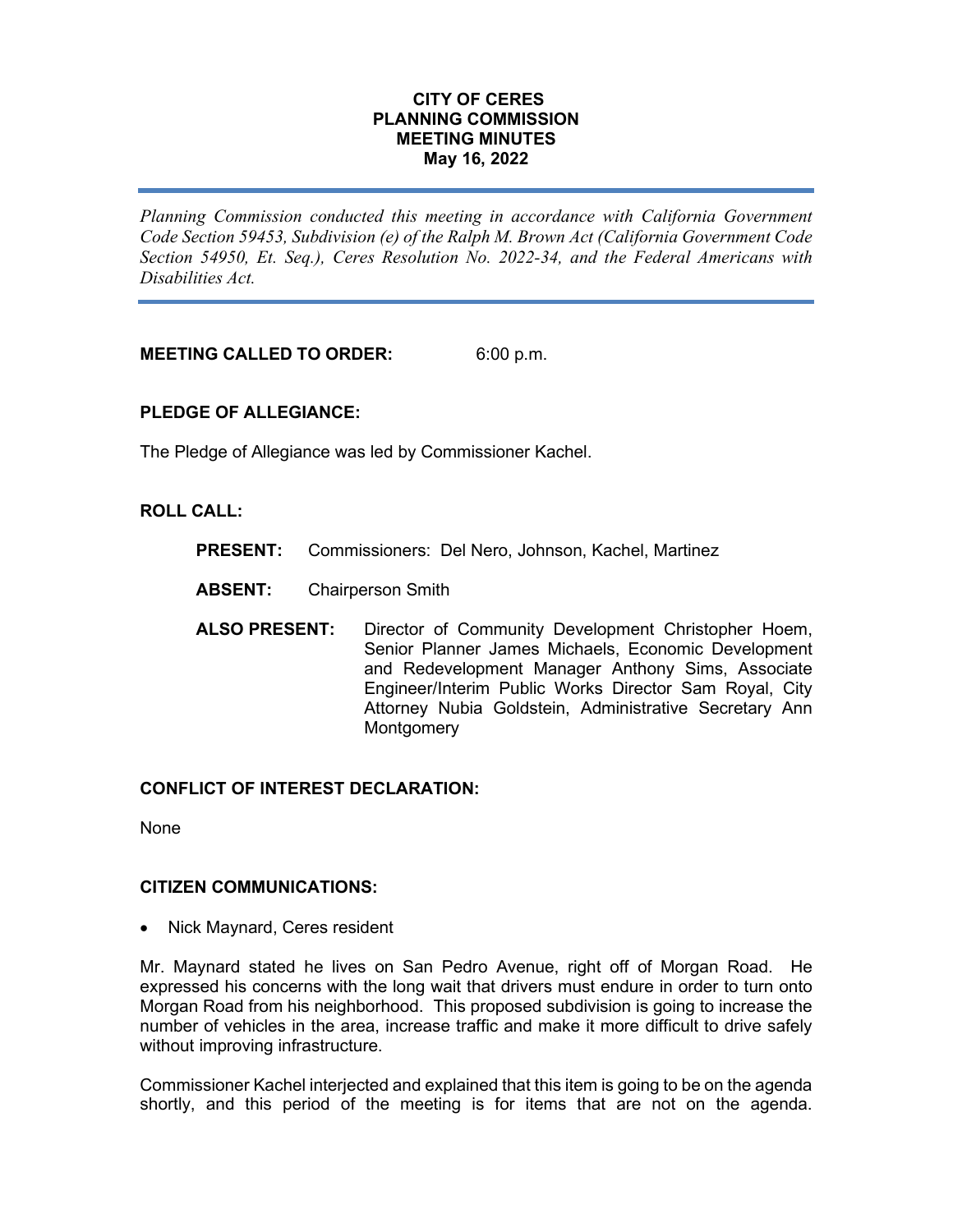# **CONSENT CALENDAR:**

- 1. Clerk's Report of Posting. The Agenda for the regular meeting of the Planning Commission of May 16, 2022 was posted on May 11, 2022.
- 2. Approval of Minutes
	- a. April 18, 2022 (all present)
- 3. General Correspondence Information only
	- a. Ceres Downtown Revitalization Area (CDRAB) FY2021-22 Quarterly Report 3rd Quarter (Sims)

ACTION: It was moved by Commissioner Johnson; seconded by Commissioner Martinez to approve the Consent Calendar. Motion passed by the following vote:

AYES: Commissioners Del Nero, Johnson, Kachel, Martinez NOES: None ABSENT: Chairperson Smith

# **CONSIDERATION OF ITEMS REMOVED FROM THE CONSENT CALENDAR**

None

# **PUBLIC HEARINGS:**

4. Planned Community Development Plan (PCDP) 22-07; Proposal for a Planned Community Development Plan entitlement for the home designs and their placement on the 38 single-family lots of the previously approved Cambridge Estates Phase 2 subdivision located at 1200 & 1206 Hackett Road. Bright Development, applicant.

Director of Community Development, Christopher Hoem explained that there is a gentleman in the Council Chambers who has requested to provide his comments on this item prior to the presentation of the staff report, as he is on his work break. Mr. Hoem stated, at the Chair's pleasure, it would be our request to allow him to speak at this time.

Commission Kachel responded that is fine and appreciates the gentleman attending this evening.

• Dominic, Ceres resident

Dominic spoke on behalf of he and his wife, stating that they support this project and they're not trying to spurn it, as the crew that has been out there has been very professional. It's just this weekend we were expecting them not to be out there working, as they thought they're not supposed to be working before 7 a.m. or after 6 p.m. He explained that they live right next door and don't know who to call. He asked for clarification of the working hours.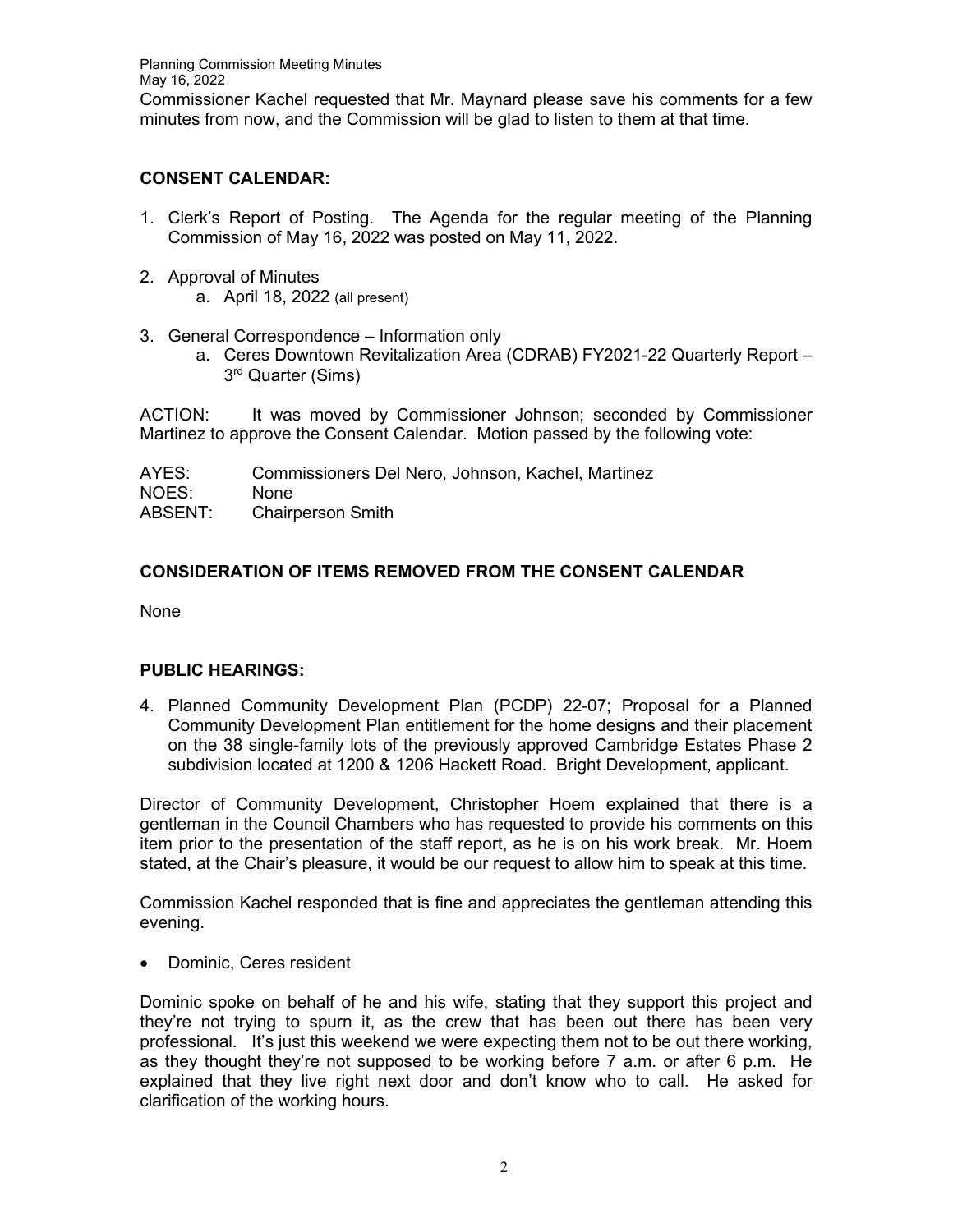Commissioner Martinez asked for clarification if the work crew was actually working or offloading supplies for the following week.

Associate Engineer/Interim Public Works Director, Sam Royal explained that he is the person in the Engineering department that Dominic needs to contact and provided his direct phone number. Mr. Royal will contact the project manager who is with the contractor. He assured Dominic that he will try to straighten out the operation hours; it should be from 7:00 a.m. to 3:30 p.m. and the dust control should be addressed to minimize the air pollutant.

Dominic thanked the Commission and staff.

Commissioner Kachel thanked Dominic for attending and also staff for their assistance with Dominic's request.

Senior Planner, James Michaels presented the staff report.

Brief Commission discussion ensued.

## **The Public Hearing was opened at 6:19 p.m.**

• Dave Butz, Bright Development

Mr. Butz explained that they acquired this project last summer and have been working diligently on it ever since. The City Council approved the final map last Monday and they're currently in the middle of plan development. He remarked that he's here and available to answer any questions the Commission may have regarding the proposed project.

Commissioner Kachel inquired, given the history of this, is it really going to happen.

Mr. Butz replied that they are hoping to start building houses around August.

Commissioner Kachel stated that personally he likes the mix of the three different home sizes and thinks it speaks to the market in a good, healthy way.

• Nick Maynard. Ceres resident

Mr. Maynard explained his comments are more about infrastructure, so he's not sure he's in the right meeting. He asked if he should be at a City Council meeting to be asking these questions.

Commissioner Kachel explained that the map itself, including the roadways and the lots was all approved in 2018, and that Subdivision Map has recently been recorded, as he understands. This meeting is to look at the designs of the homes that are going to be built on the site. That was a requirement of the map. So, the project itself and the layout is already approved and has been since 2018.

Mr. Maynard agreed that the architecture, designs and homes are all fine. More homes, AM-PM, the 58-unit apartment complex on the corner; that's all great and everything that's going on there on Service and Mitchell. But, what that creates is more traffic. So, that's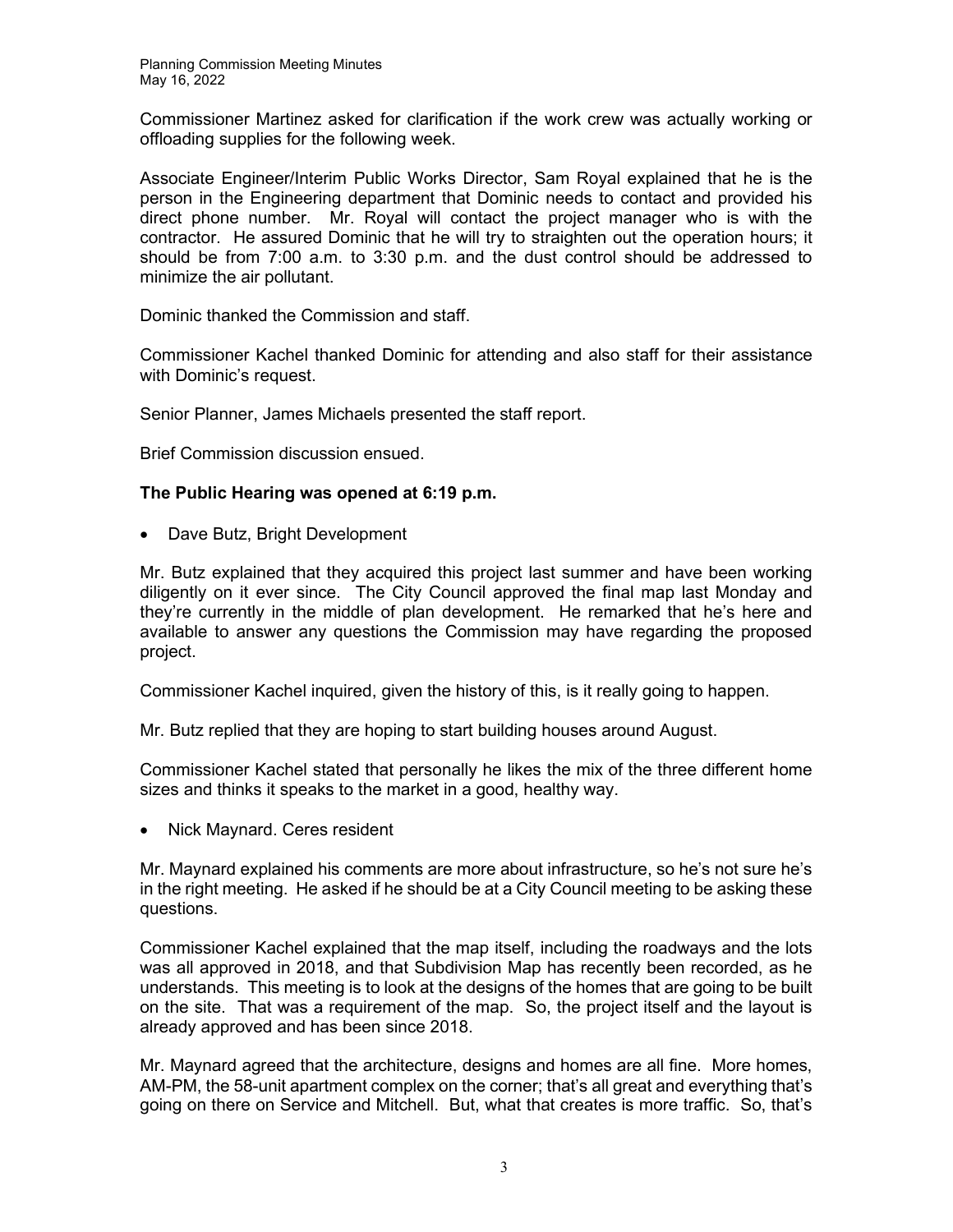Commissioner Kachel explained that was all part of the Subdivision Map back in 2018.

Mr. Maynard noted that he missed that meeting and asked where he could go to voice those concerns.

Mr. Kachel stating that voicing his concerns is what he's doing here, but the decision was made four years ago.

Mr. Maynard stated he's not saying that's he's objecting to the subdivision; he's just talking about the infrastructure.

Mr. Kachel suggested to Mr. Maynard that at this point, what he might want to do is go down to Planning Department and staff can provide you with the maps.

Senior Planner, James Michaels interjected and suggested that Mr. Maynard contact the Engineering Department and request that they review the subdivision improvement plans with him in the Engineering department.

Mr. Maynard asked if he could call Sam Royal to make an appointment.

Mr. Royal responded that he would be more than happy to meet with him to address any questions that he may have with regards to infrastructure and to the roadway improvements we're going to be doing on Morgan Road in a few months.

Mr. Maynard clarified that he could email Mr. Royal to schedule an appointment.

# **The public hearing was closed at 6:25 p.m.**

ACTION: It was moved by Commissioner Del Nero; seconded by Commissioner Martinez to accept PDCP entitlement consistent with previously adopted Mitigated Negative Declaration and approval of 22-07 PCDP, subject to the findings and conditions contained in PC Resolution 22-12. Motion passed by the following vote:

| AYES:   | Commissioners Del Nero, Johnson, Kachel, Martinez |
|---------|---------------------------------------------------|
| NOES:   | <b>None</b>                                       |
| ABSENT: | <b>Chairperson Smith</b>                          |

Commissioner Kachel stated that it's good to see that after all these years, something is going to happen on the ground; we all know the housing shortage in California and every one of these will help that little bit, so it's good to see this happening and thank you to Bright Development.

# **ADJOURN AS THE PLANNING COMMISSION TO THE CERES DOWNTOWN REVITALIZATION AREA BOARD**.

**MEETING CALLED TO ORDER:** 6:27 p.m.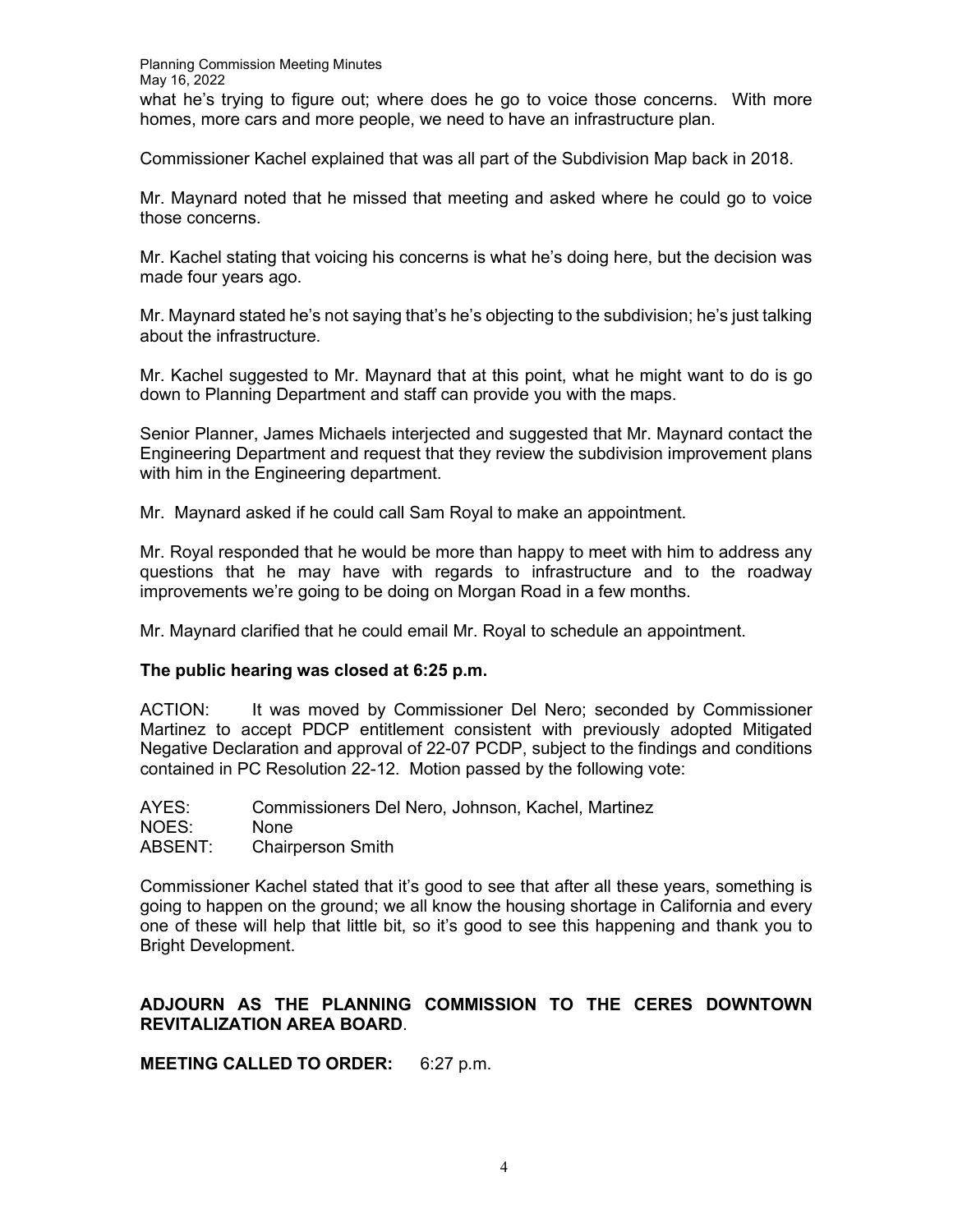Planning Commission Meeting Minutes May 16, 2022

# **ROLL CALL:**

- **PRESENT:** Board Members: Del Nero, Johnson, Kachel, Martinez
- **ABSENT**: Chairperson Smith
- **ALSO PRESENT:** Director of Community Development Christopher Hoem, Senior Planner James Michaels, Economic Development and Redevelopment Manager Anthony Sims, Associate Engineer/Interim Public Works Director Sam Royal, City Attorney Nubia Goldstein, Administrative Secretary Ann **Montgomery**

## **CONFLICT OF INTEREST DECLARATION**

None

## **NEW BUSINESS:**

5. Ceres Downtown Revitalization Area Board Annual Report (Sims)

Redevelopment and Economic Development Manager, Anthony Sims presented the staff report. Mr. Sims noted that a correction needs to be made within the Resolution; on the third paragraph whereas mentions the fiscal year 21-22 twice. The correction should read fiscal year 22-23 in both occurrences.

## Board Discussion

Commissioner Kachel stated that just in general, the projected revenue seems a little bit low and asked Mr. Sims if this was because of the vacancies downtown.

Mr. Sims explained that's the number one reason for that. There are a lot of vacancies downtown and our goal in Economic Development is to fill those vacant property sites with new businesses to get those normal revenues back where they need to be around \$18,000 per year.

Commissioner Kachel asked Mr. Sims if he felt that any of this in his personal opinion pandemic related.

Mr. Sims agreed, albeit a small portion of that, and noted that historically and statistically across many downtown communities across the country, it's similar stories.

Commissioner Martinez inquired why the boundary ends where it does.

Mr. Sims explained that the boundary was established in 1989 and he wasn't sure what the business climate was at that point in time.

Commissioner Martinez asked if there are any plans of extending that boundary.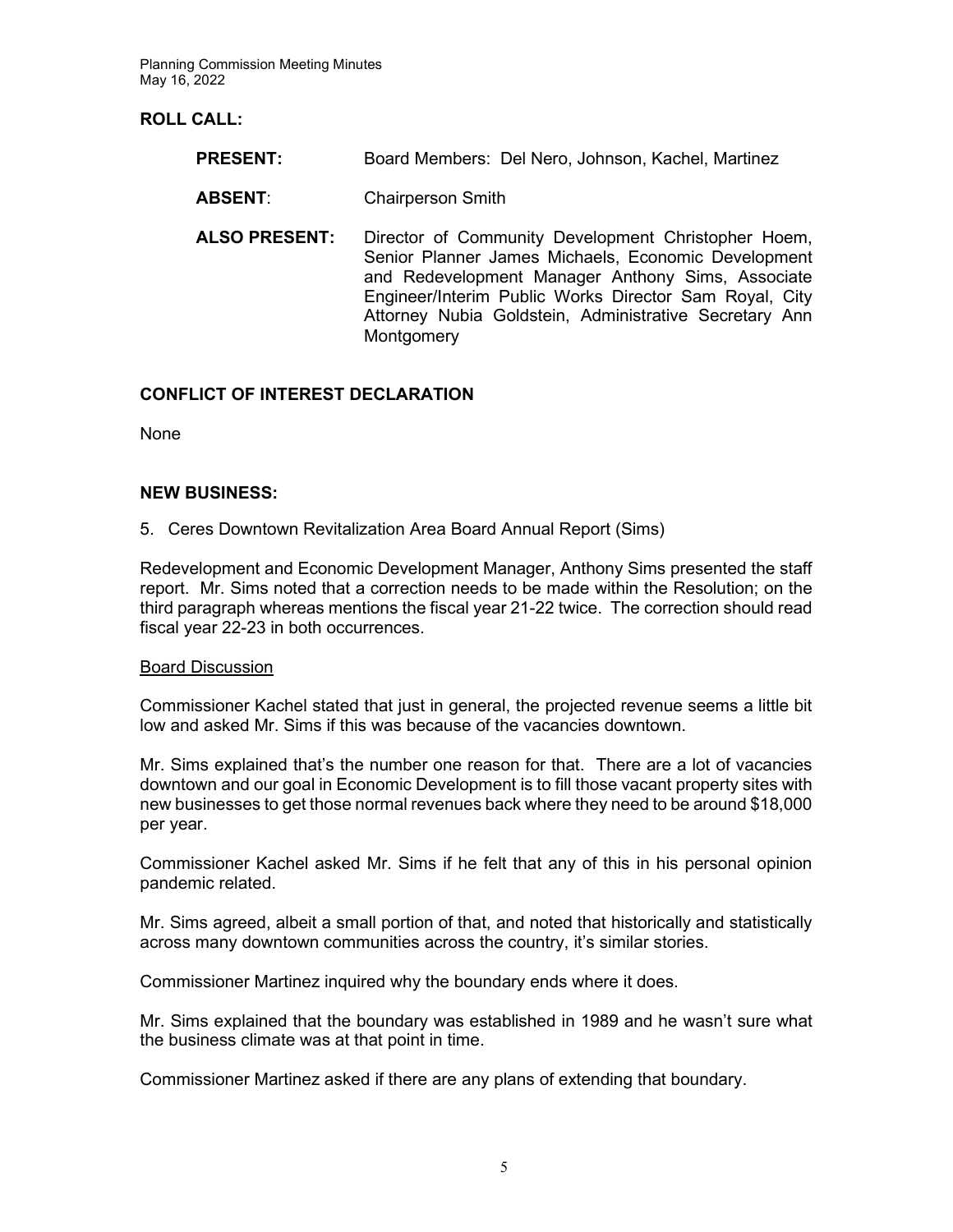Mr. Sims explained that the risk in extending the boundary would be that it'd be open to vote and it could go away. So, that's kind of what to think about.

Board Member Kachel responded to Board Member Martinez, stating that he doesn't have an absolute answer to his question, but just to his recollection, noting that he was not on the Commission back in 1989; this issue was raised by a former Planning Commissioner a few years ago about extending the boundary. He thinks one, it was created because, if you look in the area between the northerly bend of the boundary and Whitmore, there are some businesses along Whitmore, but a lot of that is residential in there. And, he thinks that was part of the reason to not extend in that area, to try to convince those residential people to come into a commercial area, that's only to benefit the commercial aspect of it. He thinks that might have had something to do with it, and what was just said by Mr. Sims, we got the same response two or three years ago. If you risk opening it up again, you may risk the whole thing being altered or impacted. There's never been any serious effort to open it up, although there was some talk one time about a movie theater complex or something coming in, in the northwest corner. He doesn't believe it ever got very far, but it was being rumored; could that be included in this, but we never really went into expanding the area. But again, because of the risk of impacting the current area. Leave things well enough alone was the advice that we were given at that time.

Board Member Kachel asked Mr. Michaels if that made sense to him.

Mr. Michaels stated that is correct and responded to Board Member Martinez's question, noting that it is for that reason, the boundary wasn't shifted to the north, was the majority of those properties to the north are still residential.

ACTION: It was moved by Board Member Del Nero; seconded by Board Member Martinez to adopt Resolution 22-01 (CDRAB) accepting the Annual Report of the Ceres Downtown Revitalization Area Board for the 2022-23 Fiscal Year and Recommend that the City Council approve the Report and Set a Public Hearing to Consider a Levy of the Proposed Assessment for FY 2022-23, with the corrections to the fiscal year in item 3 of Resolution as noted by Mr. Sims, changing it to 22-23.

AYES: Board Members Del Nero, Johnson, Kachel, Martinez NOES: None ABSENT: Chairperson Smith

# **RECONVENED AS THE PLANNING COMMISSION at 6:39 p.m.**

# **PUBLIC MEETING(S):**

None

# **UNFINISHED BUSINESS:**

None